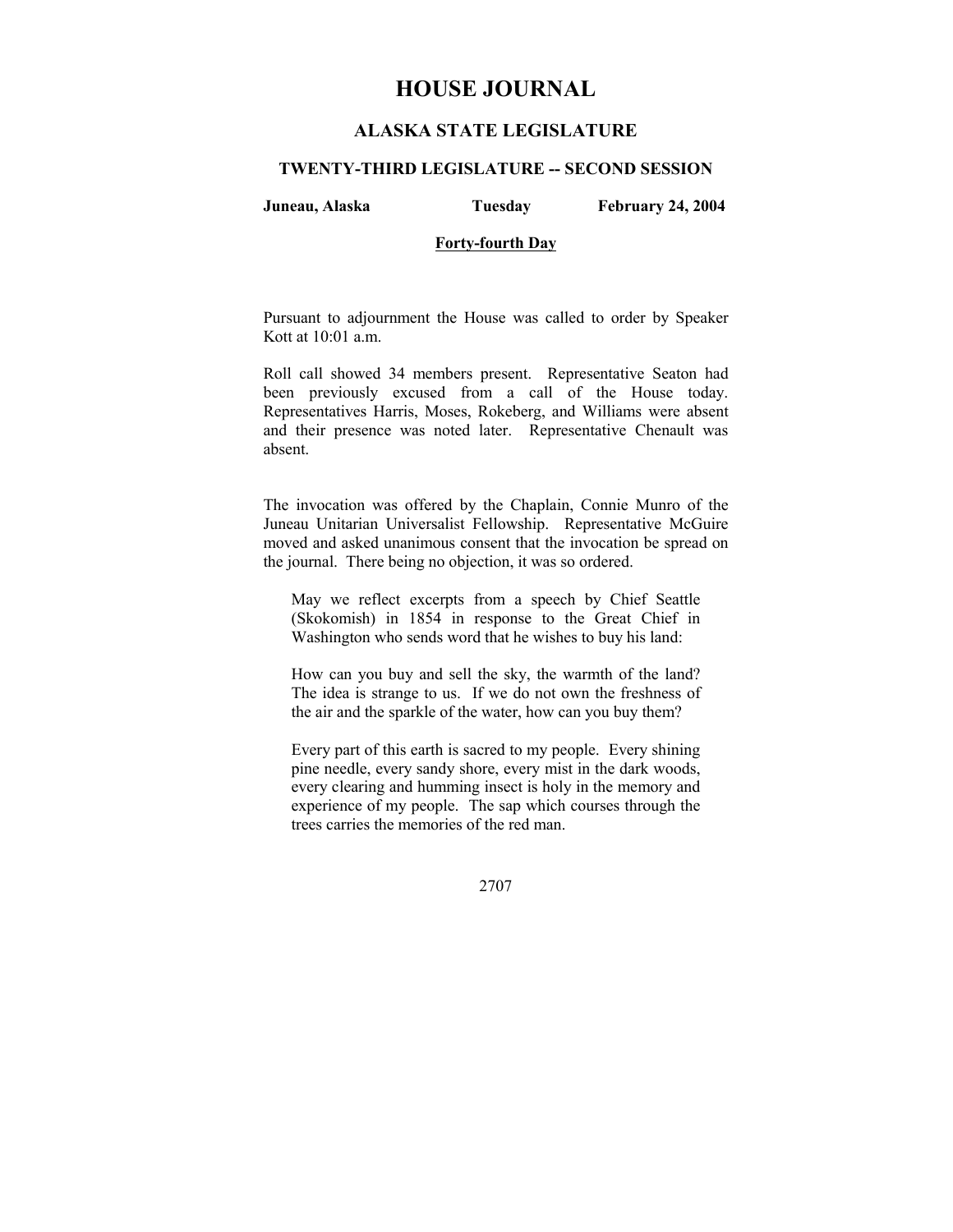This we know. The earth does not belong to man, man belongs to the earth. So if we sell you our land, love it as we loved it. Care for it as we cared for it. And with all your strength, with all your mind, with all your heart, preserve it for your children, and love It ... as the Great Spirit loves us all. Amen.

The Pledge of Allegiance was led by Representative Gatto.

## **CERTIFICATION OF THE JOURNAL**

Representative Coghill moved and asked unanimous consent that the journal for the 43rd legislative day be approved as certified by the Chief Clerk. There being no objection, it was so ordered.

## **REPORTS OF STANDING COMMITTEES**

The Resources Committee has reviewed the qualifications of the following and recommends the appointments be forwarded to a joint session for consideration:

Commissioner Frank M. Homan

as a member of the Alaska Commercial Fisheries Entry Commission.

Mr. John K. Norman

as a member of the Alaska Oil and Gas Conservation Commission.

Mr. Charles E. Cole Mr. Kenneth O. Stout

as members of the Alaska Royalty Oil and Gas Development Advisory Board.

The reports were signed by Representatives Masek and Dahlstrom, Co-chairs; and Representatives Wolf, Kerttula, Guttenberg, Lynn, and Stepovich.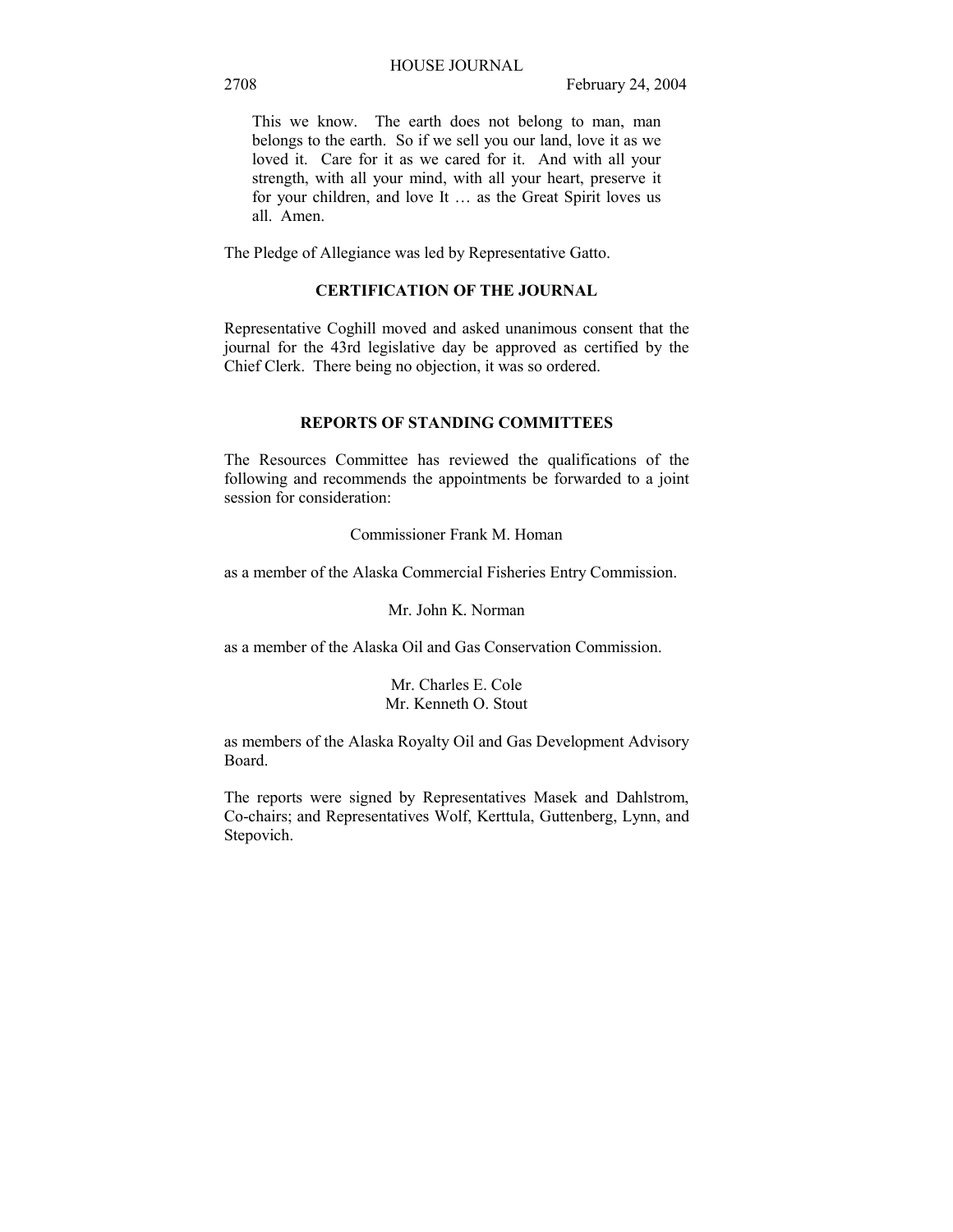\*\*The presence of Representative Rokeberg was noted.

#### **HB 15**

The Finance Committee has considered:

#### HOUSE BILL NO. 15

"An Act relating to establishing the Alaska No-Call List, a data base of residential telephone customers who do not wish to receive telephonic solicitations; providing that the data base be compiled at no cost to the customers; requiring paid telephonic sellers to purchase the data base; requiring telephonic sellers to identify themselves; requiring telephonic solicitors who are otherwise exempt from registration as telephonic solicitors to file with the Department of Law and purchase the data base; and providing for an effective date."

and recommends it be replaced with:

## CS FOR HOUSE BILL NO. 15(FIN)

"An Act relating to fair trade practices and consumer protection, to telephone solicitations, to charitable solicitations; and providing for an effective date."

The report was signed by Representatives Harris and Williams, Cochairs, with the following individual recommendations:

Do pass (7): Hawker, Croft, Chenault, Fate, Meyer, Harris, Williams

No recommendation (3): Stoltze, Joule, Moses

The following fiscal note(s) apply to CSHB 15( $FIN$ ):

4. Zero, Dept. of Community & Economic Development 5. Fiscal, Dept. of Law

HB 15 was referred to the Rules Committee for placement on the calendar.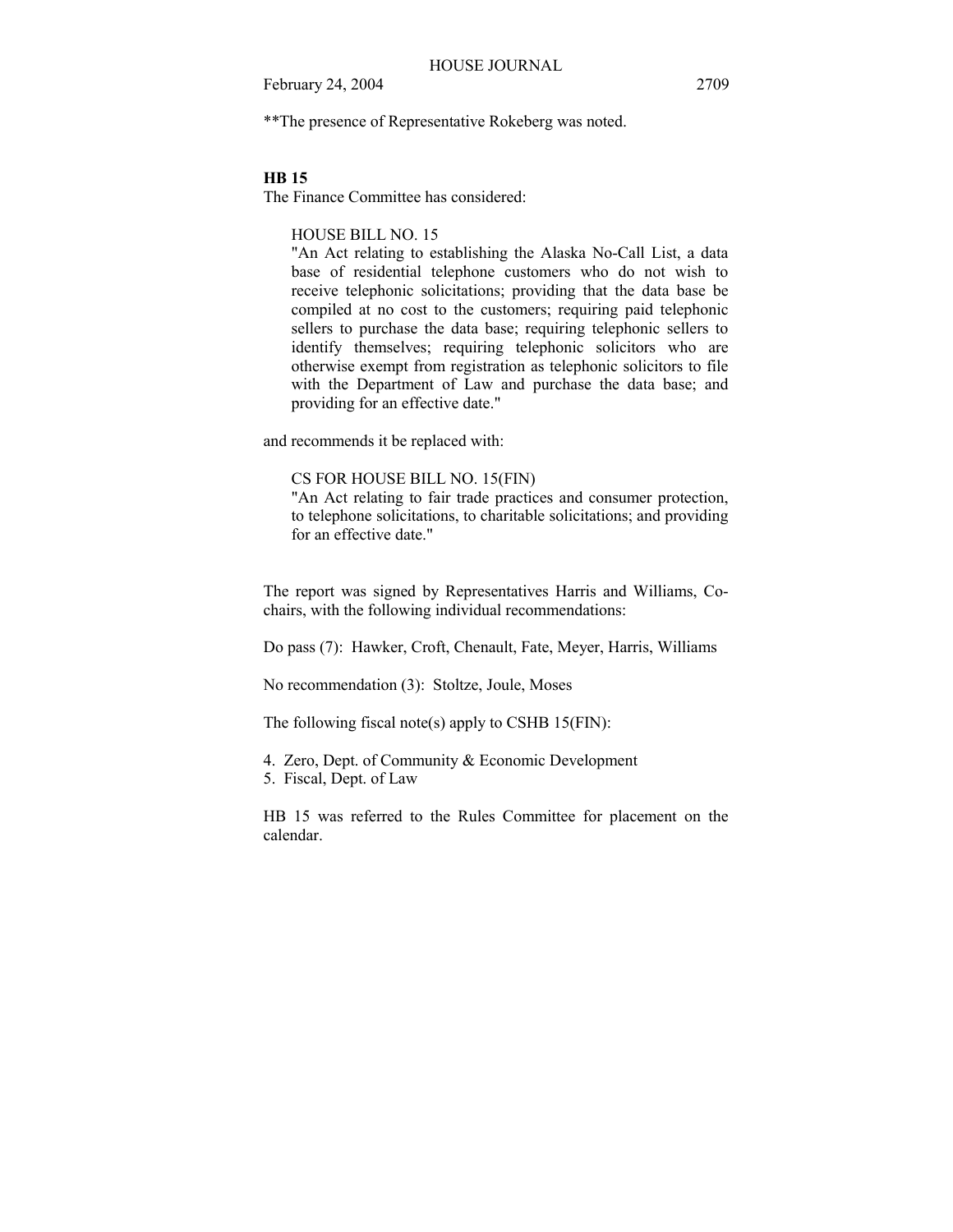#### **HB 378**

The Judiciary Committee has considered:

HOUSE BILL NO. 378

"An Act relating to the Alaska Food, Drug, and Cosmetic Act, including sales, advertising, certain devices, food donors, and food banks; making certain violations of organic food provisions and of the Alaska Food, Drug, and Cosmetic Act unfair methods of competition and unfair or deceptive acts or practices under certain of the state's unfair trade practices and consumer protection laws; and providing for an effective date."

The report was signed by Representative McGuire, Chair, with the following individual recommendations:

Do pass (1): McGuire

No recommendation (3): Holm, Gara, Samuels

Amend (1): Gruenberg

The following fiscal note(s) apply:

- 1. Zero, Dept. of Law
- 2. Fiscal, Dept. of Environmental Conservation

HB 378 was referred to the Finance Committee.

## **HB 509**

The Labor & Commerce Committee has considered:

HOUSE BILL NO. 509 "An Act relating to establishing the Alaska Gaming Commission."

and recommends it be replaced with:

CS FOR HOUSE BILL NO. 509(L&C) (same title)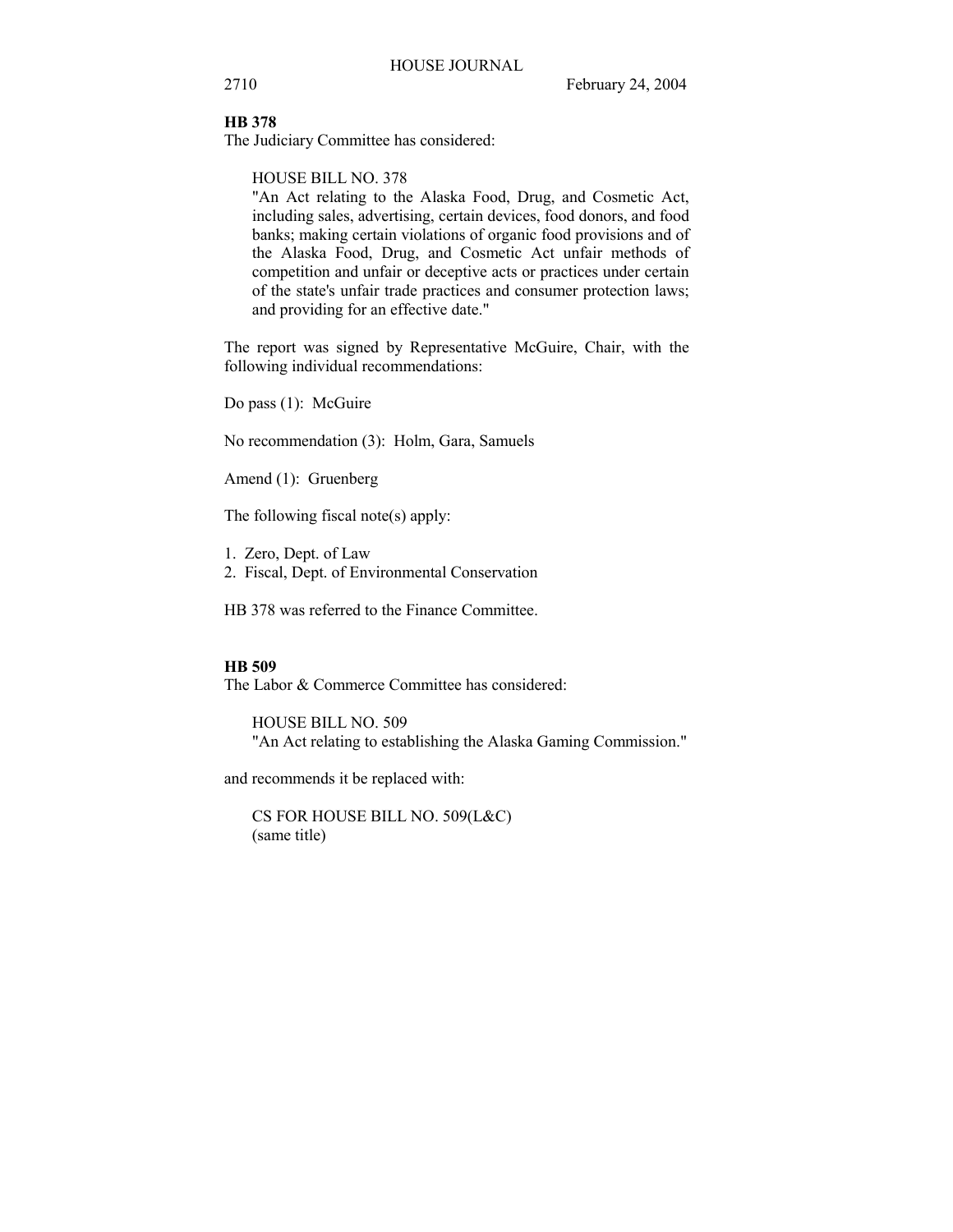The report was signed by Representative Anderson, Chair, with the following individual recommendations:

Do pass (3): Gatto, Rokeberg, Anderson

Do not pass (2): Dahlstrom, Guttenberg

No recommendation (1): Lynn

The following fiscal note(s) apply to CSHB 509( $L&C$ ):

1. Fiscal, Dept. of Revenue

HB 509 was referred to the Finance Committee.

#### **HB 513**

The Judiciary Committee has considered:

HOUSE BILL NO. 513

"An Act relating to the enforcement of support orders through suspension of drivers' licenses; changing the name of the child support enforcement agency to the child support services agency; amending Rules 90.3 and 90.5, Alaska Rules of Civil Procedure; and providing for an effective date."

The report was signed by Representative McGuire, Chair, with the following individual recommendations:

Do pass (5): Samuels, Gruenberg, Ogg, Anderson, McGuire

No recommendation (2): Gara, Holm

The following fiscal note(s) apply:

1. Zero, Alaska Court System

2. Zero, Dept. of Revenue

HB 513 was referred to the Rules Committee for placement on the calendar.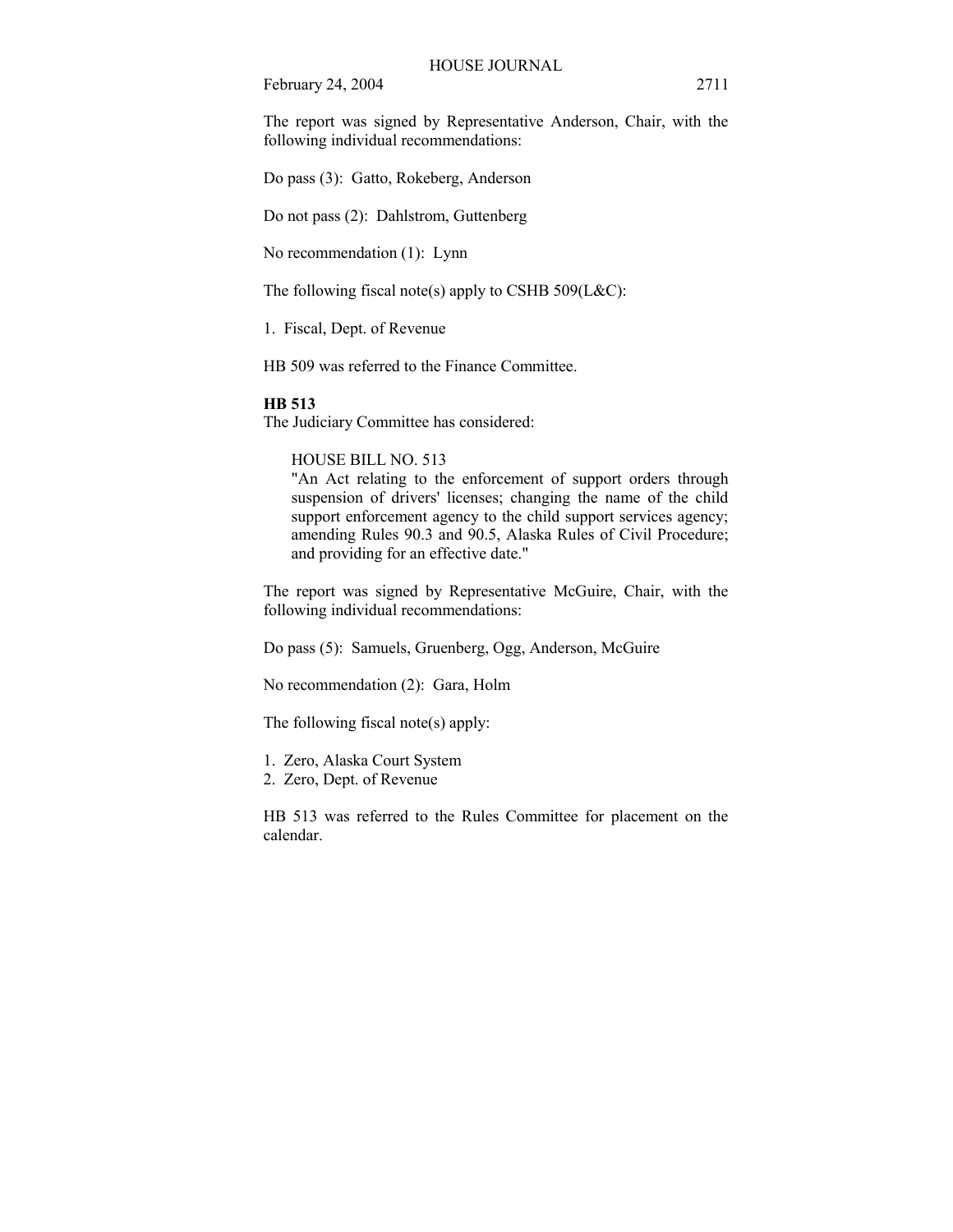## **REPORTS OF SPECIAL COMMITTEES**

## **HB 338**

The House Special Committee on Education submitted the following report to correct the report submitted on February 18, 2004, (page 2644) for:

HOUSE BILL NO. 338 "An Act relating to attendance at public school; and providing for an effective date."

and recommends it be replaced with:

CS FOR HOUSE BILL NO. 338(EDU) (same title)

The report was signed by Representative Gatto, Chair, with the following individual recommendations:

Do pass (3): Wilson, Kapsner, Gatto

No recommendation (1): Wolf

The following fiscal note(s) apply to CSHB 338(EDU):

1. Indeterminate, Dept. of Education & Early Development

HB 338 is in the Health, Education & Social Services Committee.

## **INTRODUCTION OF CITATIONS**

The following citation was introduced and taken up later as a Special Order of Business:

Honoring - Barbara Andrews-Mee By Representative Harris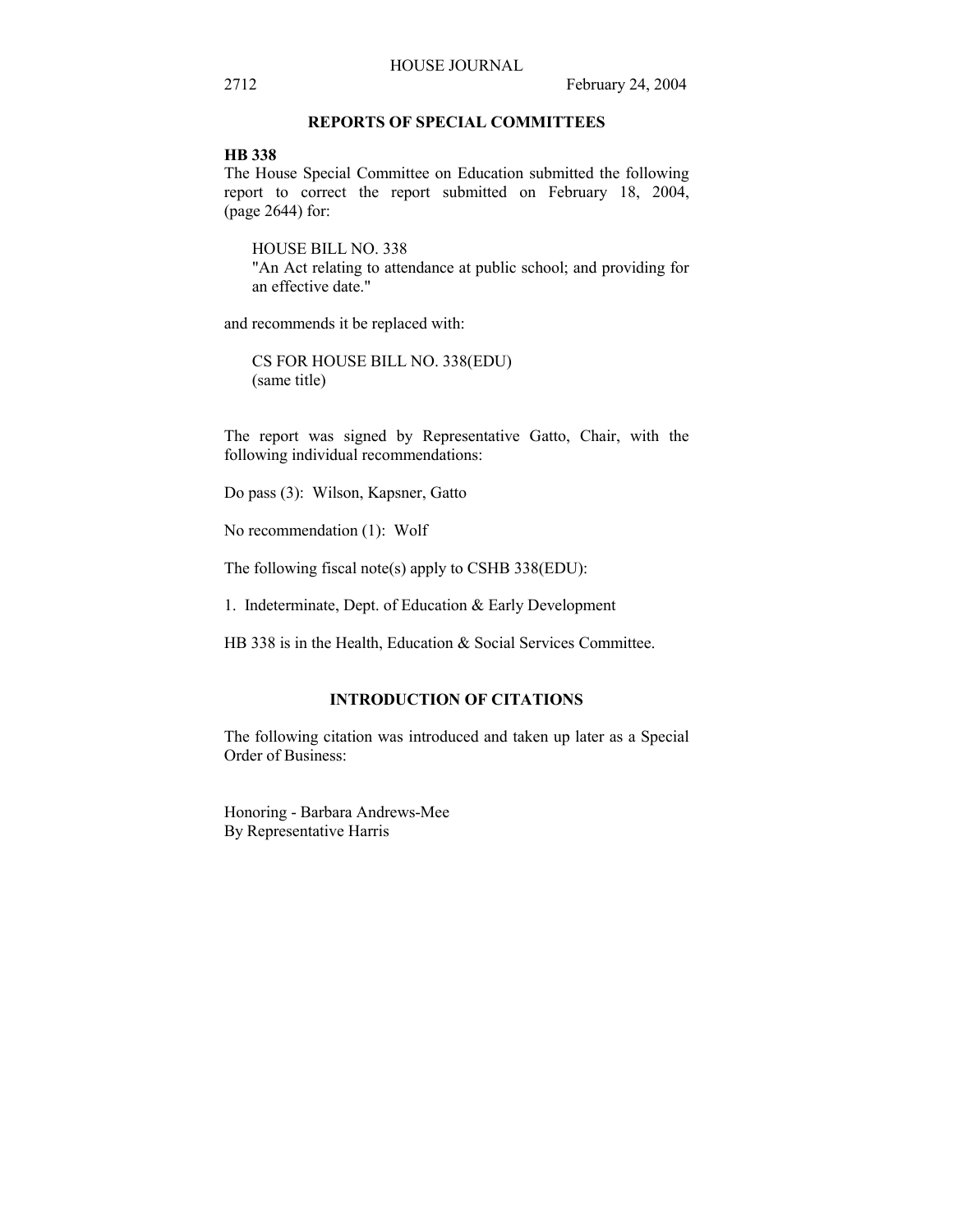## **INTRODUCTION, FIRST READING, AND REFERENCE OF HOUSE BILLS**

#### **HB 521**

HOUSE BILL NO. 521 by the House Health, Education & Social Services Committee, entitled:

"An Act making an appropriation to the Department of Education and Early Development for grants to school districts to pay the additional costs of employee retirement programs; making appropriations to the Alaska Court System and the University of Alaska to pay the additional costs of employee retirement programs; and providing for an effective date."

was read the first time and referred to the Finance Committee.

\*\*The presence of Representative Williams was noted.

### **CONSIDERATION OF THE DAILY CALENDAR**

## **SECOND READING OF HOUSE BILLS**

#### **HB 337**

The following was read the second time:

HOUSE BILL NO. 337

"An Act relating to anatomical donor registries, to an anatomical gift awareness fund, to an anatomical gift awareness program, and to motor vehicle licenses and registrations."

with the: Journal Page

| 2405 |
|------|
| 2405 |
| 2537 |
| 2537 |
| 2659 |
| 2660 |
| 2660 |
|      |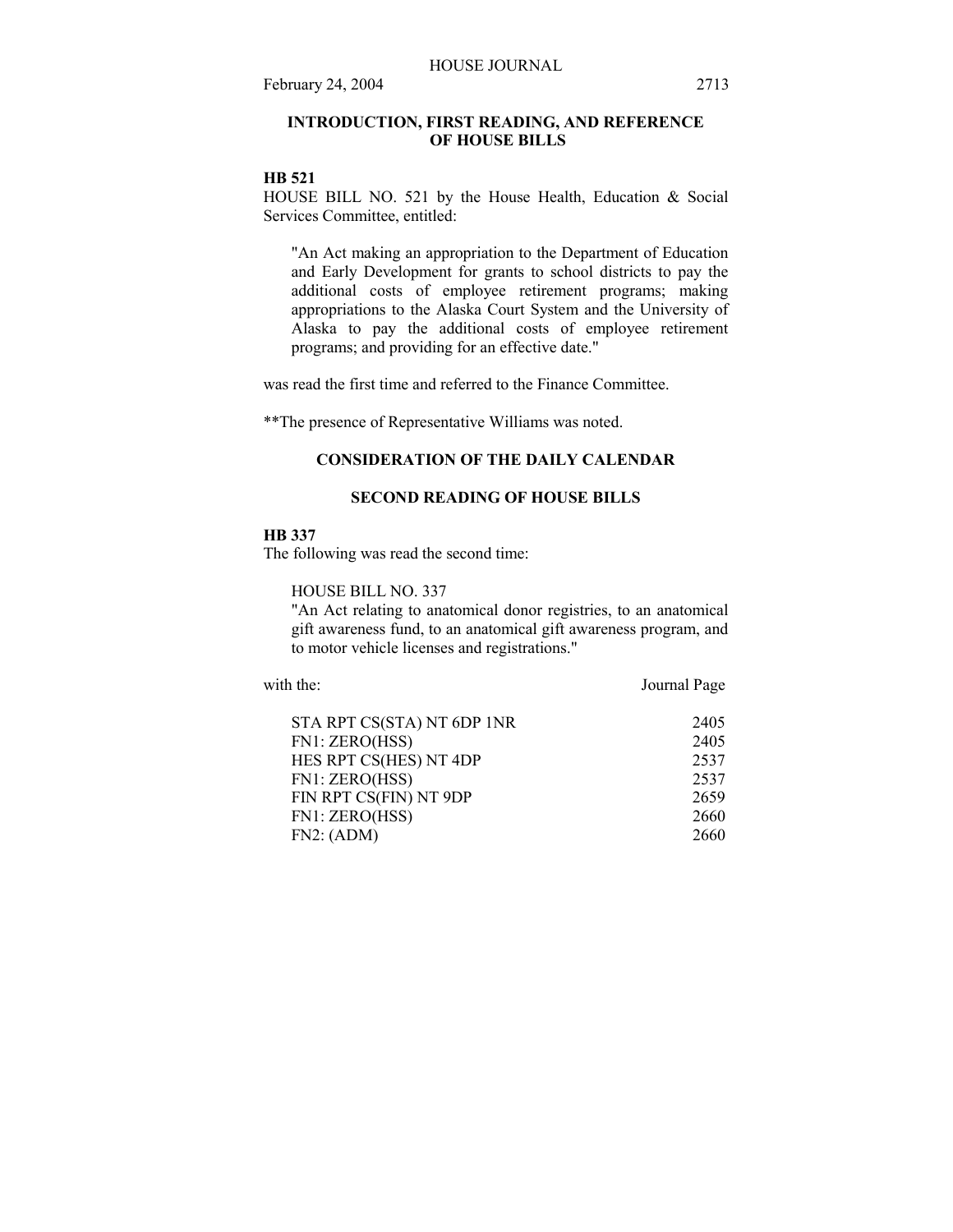Representative Coghill moved and asked unanimous consent that the following committee substitute be adopted in lieu of the original bill:

CS FOR HOUSE BILL NO. 337(FIN)

"An Act relating to anatomical donor registries, to an anatomical gift awareness fund, to an anatomical gift awareness program, to motor vehicle licenses and registrations, and to state identification cards."

There being no objection, it was so ordered.

Representative Coghill moved and asked unanimous consent that CSHB 337(FIN) be considered engrossed, advanced to third reading, and placed on final passage. There being no objection, it was so ordered.

CSHB 337(FIN) was read the third time.

\*\*The presence of Representative Harris was noted.

The question being: "Shall CSHB 337(FIN) pass the House?" The roll was taken with the following result:

CSHB 337(FIN) Third Reading Final Passage

#### **YEAS: 37 NAYS: 0 EXCUSED: 1 ABSENT: 2**

Yeas: Anderson, Berkowitz, Cissna, Coghill, Crawford, Croft, Dahlstrom, Fate, Foster, Gara, Gatto, Gruenberg, Guttenberg, Harris, Hawker, Heinze, Holm, Joule, Kapsner, Kerttula, Kohring, Kookesh, Kott, Lynn, Masek, McGuire, Meyer, Morgan, Ogg, Rokeberg, Samuels, Stepovich, Stoltze, Weyhrauch, Williams, Wilson, Wolf

Excused: Seaton

Absent: Chenault, Moses

And so, CSHB 337(FIN) passed the House and was referred to the Chief Clerk for engrossment.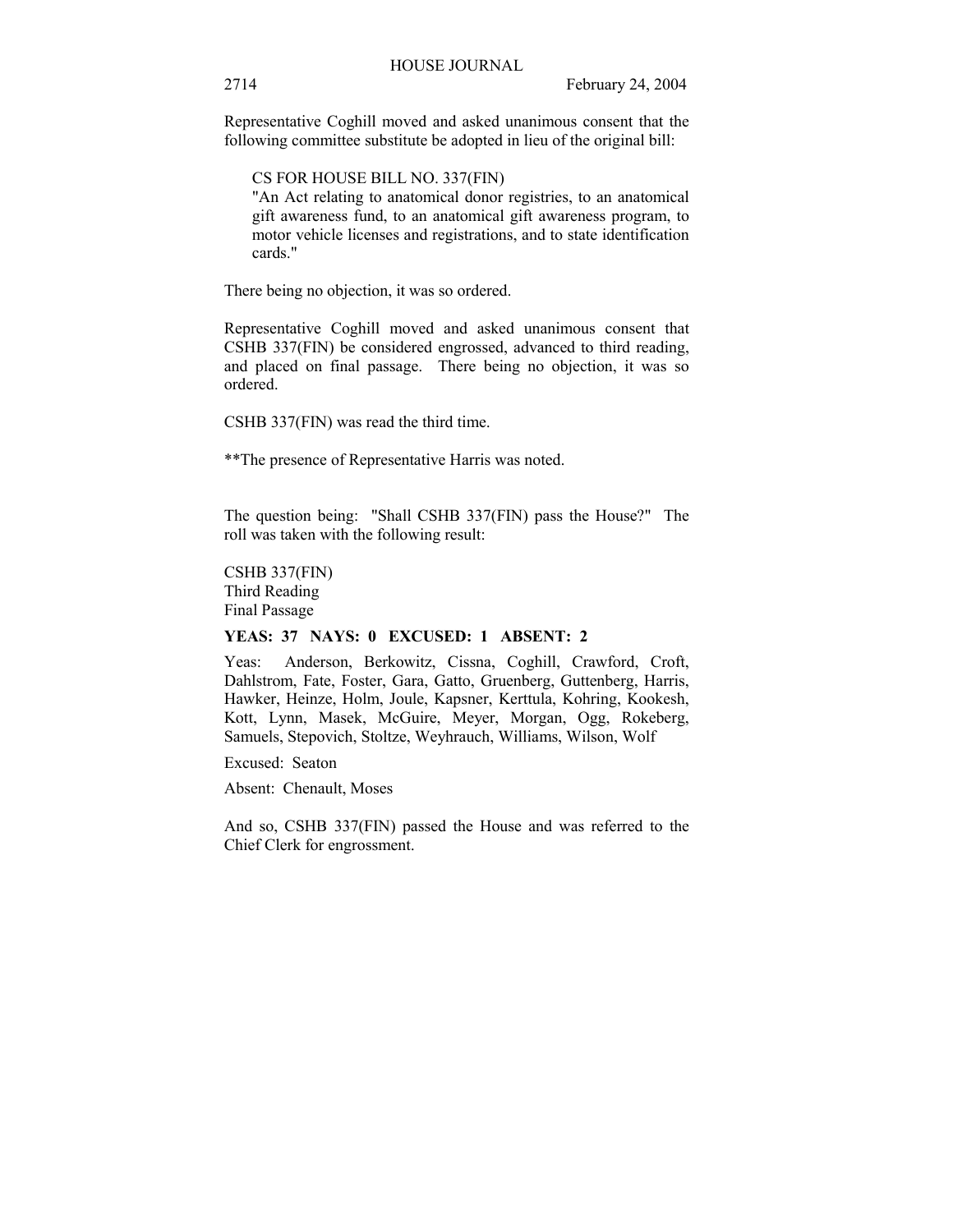## **HB 347**

The following was read the second time:

HOUSE BILL NO. 347 "An Act exempting taxicabs from the passenger vehicle rental tax; and providing for an effective date."

| Journal Page |
|--------------|
|              |

| FIN RPT 6DP 2NR 2AM | 2684 |
|---------------------|------|
| FN1: ZERO(REV)      | 2684 |

Amendment No. 1 was offered by Representative Croft:

Page 1, line 1, following "**tax**" (title amendment):

 Insert "**and amending the definitions of 'commercial vehicle' and 'motor vehicle' as they apply to that tax**"

Page 1, lines 6 and 9: Delete "AS 28.40.100" Insert "**AS 19.10.399(8)** [AS 28.40.100]"

Page 2, line 7, following "taxicabs":

 Insert "and other rentals that are exempt from the passenger vehicle tax because of the amendments to AS 43.52.099(2) made by sec. 1 of the Act for rentals made"

Renumber the following bill sections accordingly.

Representative Croft moved and asked unanimous consent that Amendment No. 1 be adopted.

Representative Hawker objected.

\*\*The presence of Representative Moses was noted.

Representative Croft moved and asked unanimous consent to withdraw Amendment No. 1. There being no objection, it was so ordered.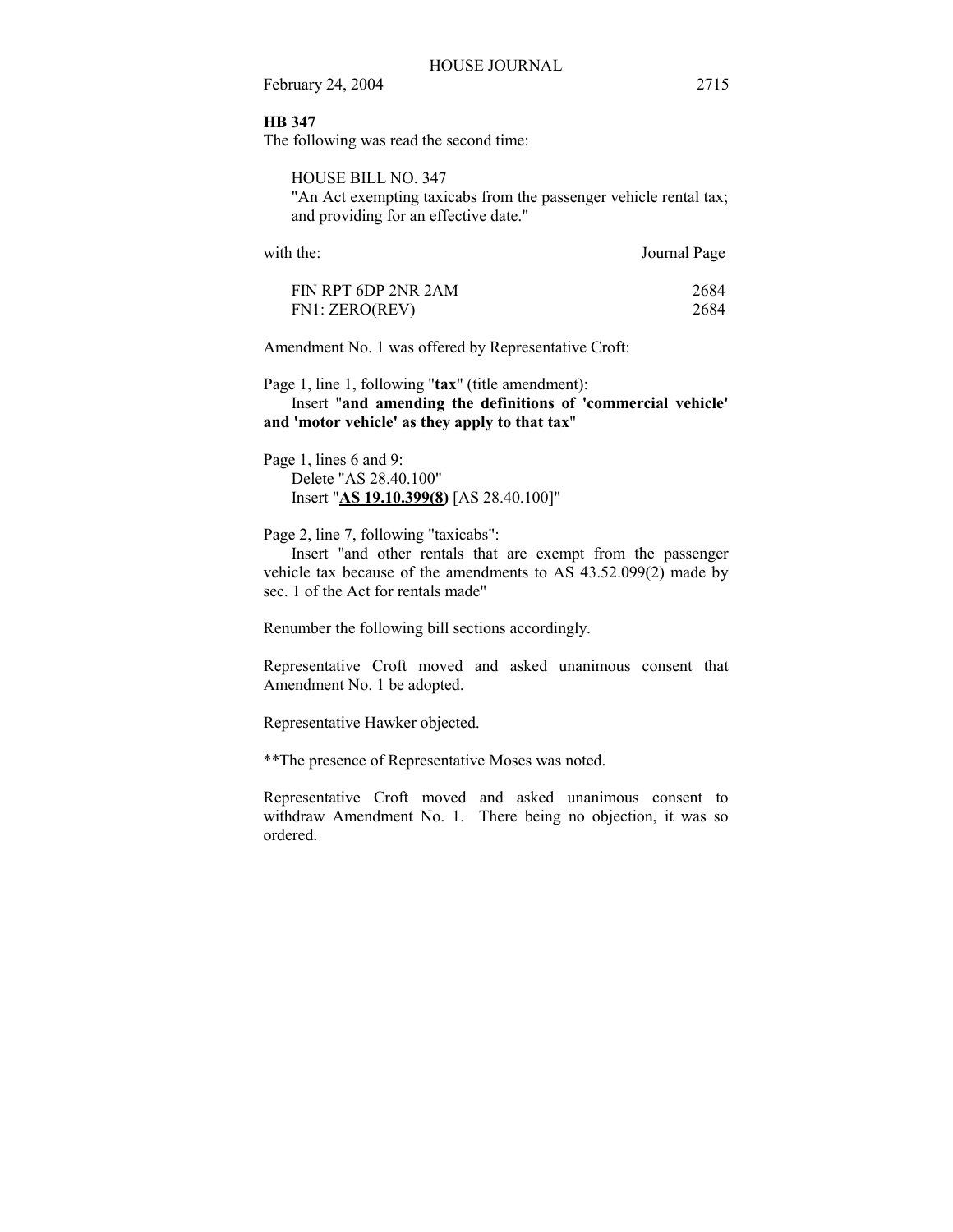Representative Coghill moved and asked unanimous consent that HB 347 be considered engrossed, advanced to third reading, and placed on final passage. There being no objection, it was so ordered.

HB 347 was read the third time.

The question being: "Shall HB 347 pass the House?" The roll was taken with the following result:

HB 347 Third Reading Final Passage

#### **YEAS: 38 NAYS: 0 EXCUSED: 1 ABSENT: 1**

Yeas: Anderson, Berkowitz, Cissna, Coghill, Crawford, Croft, Dahlstrom, Fate, Foster, Gara, Gatto, Gruenberg, Guttenberg, Harris, Hawker, Heinze, Holm, Joule, Kapsner, Kerttula, Kohring, Kookesh, Kott, Lynn, Masek, McGuire, Meyer, Morgan, Moses, Ogg, Rokeberg, Samuels, Stepovich, Stoltze, Weyhrauch, Williams, Wilson, Wolf

Excused: Seaton

Absent: Chenault

And so, HB 347 passed the House.

Representative Coghill moved and asked unanimous consent that the roll call on the passage of the bill be considered the roll call on the effective date clause. There being no objection, it was so ordered.

Representative Croft gave notice of reconsideration of the vote on HB 347.

## **SECOND READING OF SENATE BILLS**

## **SB 283**

The following was read the second time:

CS FOR SENATE BILL NO. 283(FIN)

"An Act making an appropriation to reverse the deposit of money available for appropriation in the general fund at the end of fiscal year 2003 into the constitutional budget reserve fund; making an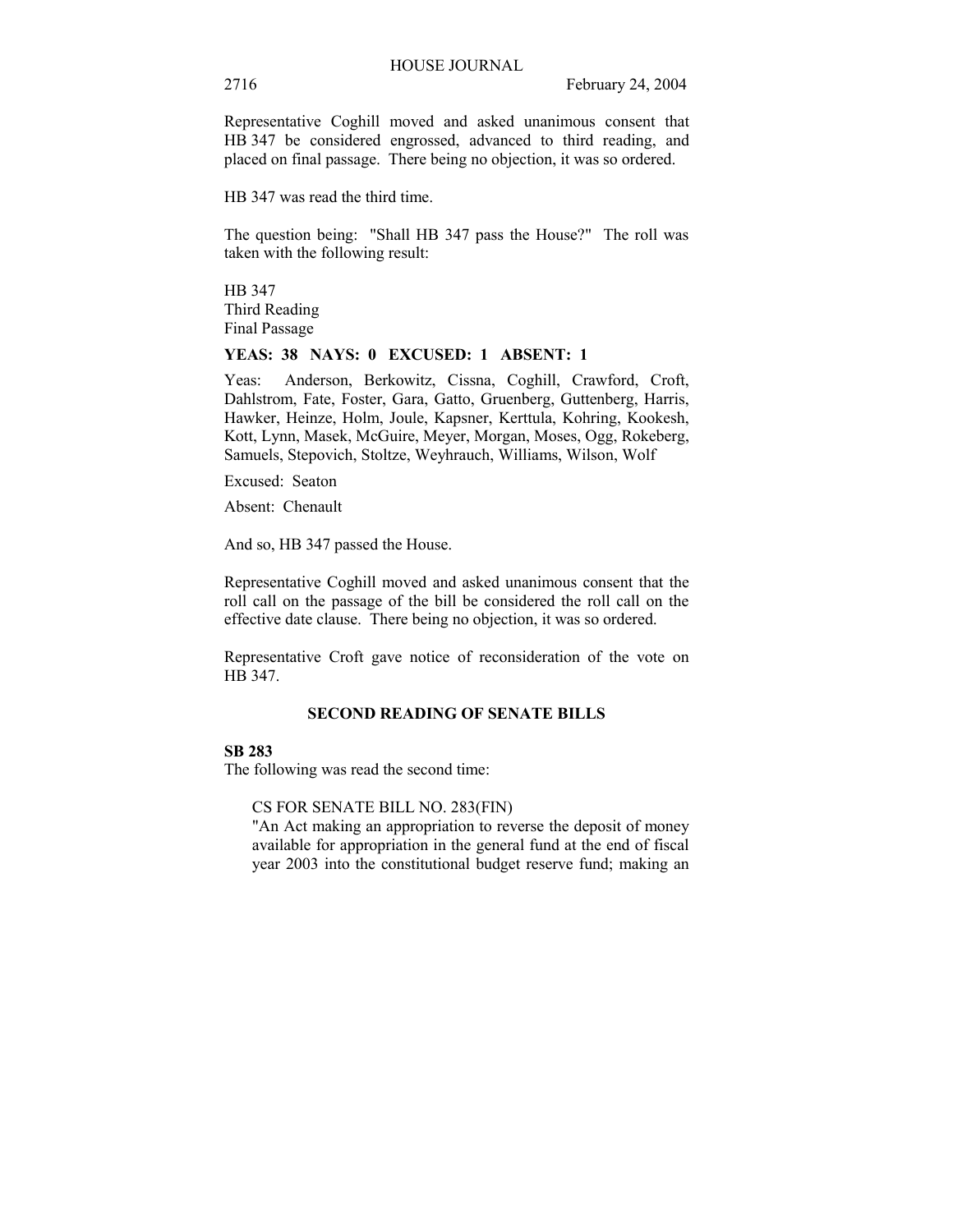appropriation for investment management fees for the constitutional budget reserve fund; making appropriations under art. IX, sec. 17(c), Constitution of the State of Alaska, from the constitutional budget reserve fund; and providing for an effective date."

with the: Journal Page

FIN RPT 9DP 2686

Amendment No. 1 was offered by Representatives Croft, Harris, and Coghill:

Page 2, following line 4:

Insert a new subsection to read:

"(c) The sum of \$2,150,000 is appropriated from the budget reserve fund (art. IX, sec. 17, Constitution of the State of Alaska) to the Department of Revenue, Alaska Natural Gas Development Authority, for cost, risk, and benefit analysis and for design of a pipeline and related facilities to bring natural gas from the North Slope to market and for marketing of North Slope natural gas."

Page 2, line 5:

Delete  $\Gamma(c)$  The appropriations in (a) and (b) $\Gamma$ 

Insert  $"$ (d) The appropriations in (a)  $-$  (c)"

Page 2, following line 6:

Insert a new bill section to read:

"**\* Sec. 2.** The appropriation made by sec. 1(c) of this Act lapses June 30, 2009."

Renumber the following bill sections accordingly.

Page 2, line 7:

Delete "Section 1 of this Act is" Insert "Subsections (a) and (b) of sec. 1 of this Act are"

Representative Croft moved and asked unanimous consent that Amendment No. 1 be adopted.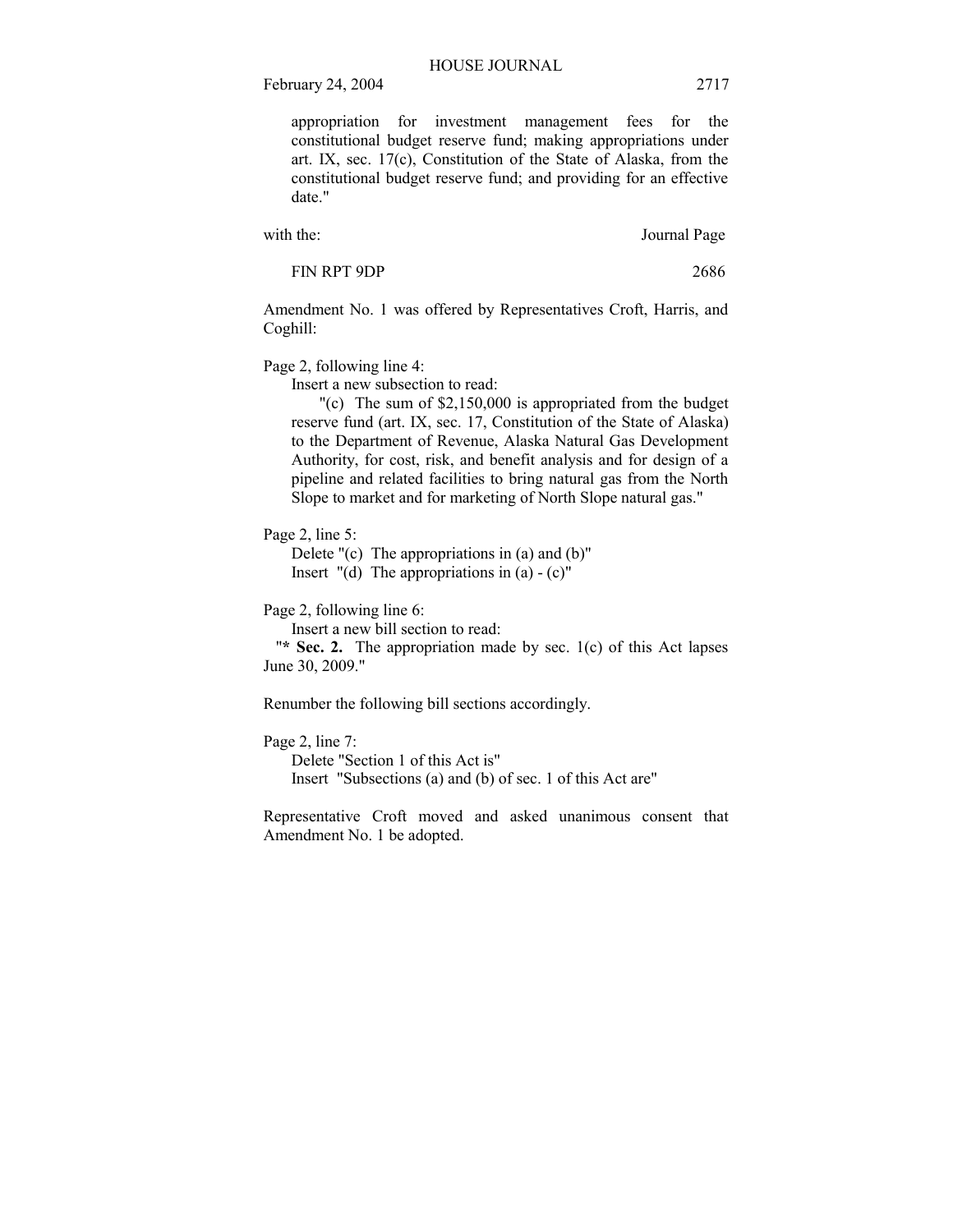Representative Williams objected.

The Speaker stated that, without objection, CSSB 283(FIN) would be held to the February 26, 2004, calendar with Amendment No. 1 moved and pending.

#### **LEGISLATIVE CITATIONS**

Representative Coghill moved and asked unanimous consent that the House approve the citations on the calendar. There being no objection, the following citations were approved and sent to enrolling:

#### Honoring - Keegan Reilly

By Representatives Chenault, Kott, Anderson, Berkowitz, Cissna, Coghill, Crawford, Croft, Dahlstrom, Fate, Gara, Gatto, Gruenberg, Guttenberg, Harris, Hawker, Holm, Joule, Kapsner, Kerttula, Masek, McGuire, Meyer, Morgan, Ogg, Rokeberg, Samuels, Stepovich, Stoltze, Weyhrauch, Williams, Wilson, Wolf

#### Honoring - East High School Football Team

By Senator Davis; Representatives Kott, Anderson, Berkowitz, Chenault, Cissna, Coghill, Crawford, Croft, Dahlstrom, Fate, Gara, Gatto, Gruenberg, Guttenberg, Harris, Hawker, Holm, Joule, Kapsner, Kerttula, Kohring, Masek, McGuire, Meyer, Morgan, Ogg, Rokeberg, Samuels, Stepovich, Stoltze, Weyhrauch, Williams, Wilson, Wolf

#### In Memoriam - William N. Brody

By Representatives Chenault, Kott, Anderson, Berkowitz, Cissna, Coghill, Crawford, Croft, Dahlstrom, Fate, Foster, Gara, Gatto, Gruenberg, Guttenberg, Harris, Hawker, Holm, Joule, Kapsner, Kerttula, Masek, McGuire, Meyer, Morgan, Ogg, Rokeberg, Samuels, Stepovich, Stoltze, Weyhrauch, Williams, Wilson, Wolf

#### In Memoriam - Verlin Dean Darrow

By Representatives Chenault, Kott, Anderson, Berkowitz, Cissna, Coghill, Crawford, Croft, Dahlstrom, Fate, Foster, Gara, Gatto, Gruenberg, Guttenberg, Harris, Hawker, Holm, Joule, Kapsner, Kerttula, Masek, McGuire, Meyer, Morgan, Ogg, Rokeberg, Samuels, Stepovich, Stoltze, Weyhrauch, Williams, Wilson, Wolf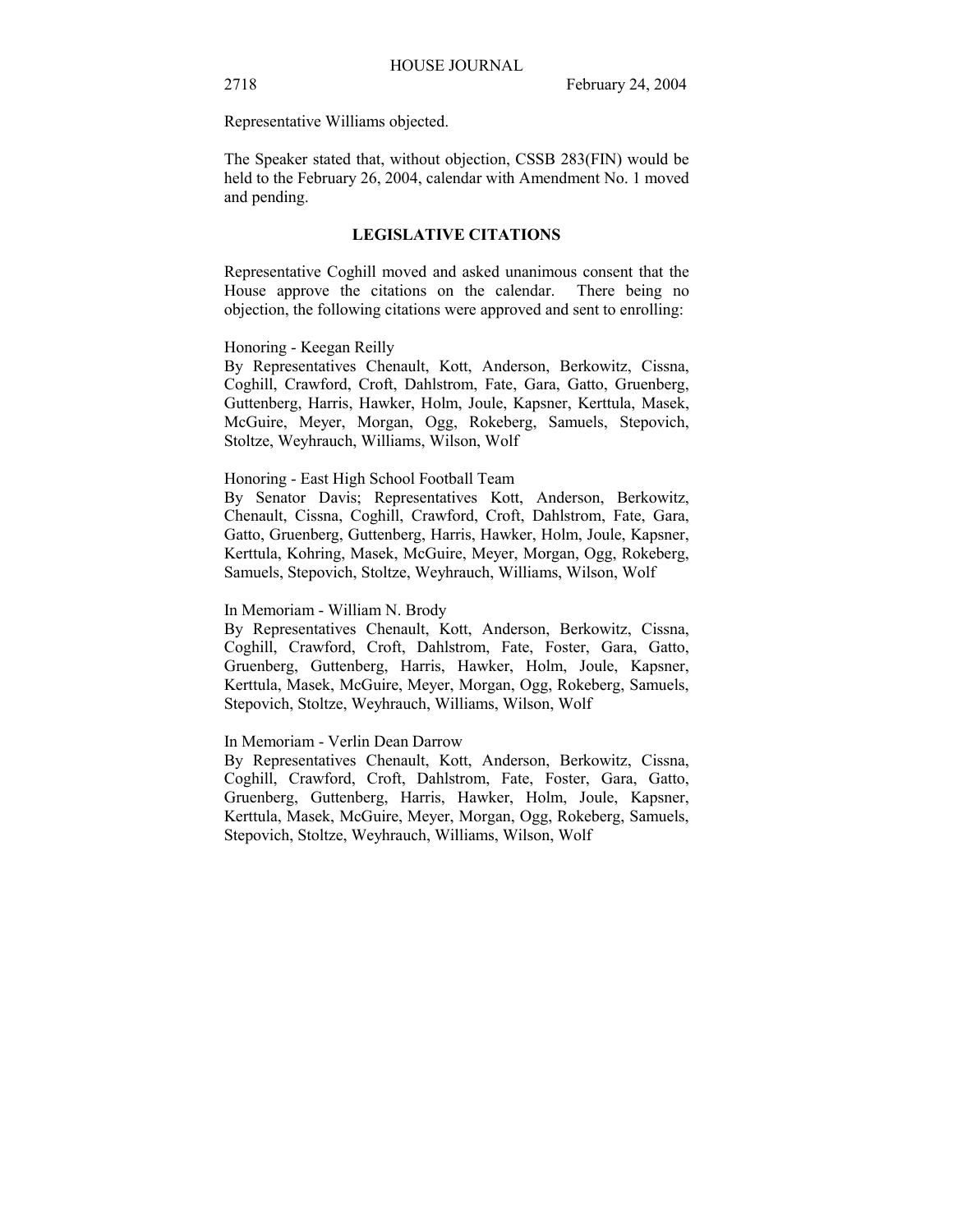## In Memoriam - Ann Armella Carney

By Representatives Chenault, Kott, Anderson, Berkowitz, Cissna, Coghill, Crawford, Croft, Dahlstrom, Fate, Foster, Gara, Gatto, Gruenberg, Guttenberg, Harris, Hawker, Holm, Joule, Kapsner, Kerttula, Masek, McGuire, Meyer, Morgan, Ogg, Rokeberg, Samuels, Stepovich, Stoltze, Weyhrauch, Williams, Wilson, Wolf

## In Memoriam - Edgar Alonzo Davis, Jr.

By Representatives Chenault, Kott, Anderson, Berkowitz, Cissna, Coghill, Crawford, Croft, Dahlstrom, Fate, Foster, Gara, Gatto, Gruenberg, Guttenberg, Harris, Hawker, Holm, Joule, Kapsner, Kerttula, Masek, McGuire, Meyer, Morgan, Ogg, Rokeberg, Samuels, Stepovich, Stoltze, Weyhrauch, Williams, Wilson, Wolf

## In Memoriam - Harry Lee Drew

By Representatives Chenault, Kott, Anderson, Berkowitz, Cissna, Coghill, Crawford, Croft, Dahlstrom, Fate, Foster, Gara, Gatto, Gruenberg, Guttenberg, Harris, Hawker, Holm, Joule, Kapsner, Kerttula, Masek, McGuire, Meyer, Morgan, Ogg, Rokeberg, Samuels, Stepovich, Stoltze, Weyhrauch, Williams, Wilson, Wolf

#### In Memoriam - Anthony "Mitch" Feagin

By Representatives Chenault, Kott, Anderson, Berkowitz, Cissna, Coghill, Crawford, Croft, Dahlstrom, Fate, Foster, Gara, Gatto, Gruenberg, Guttenberg, Harris, Hawker, Holm, Joule, Kapsner, Kerttula, Masek, McGuire, Meyer, Morgan, Ogg, Rokeberg, Samuels, Stepovich, Stoltze, Weyhrauch, Williams, Wilson, Wolf

#### In Memoriam - Edward Jackinsky

By Representatives Chenault, Kott, Anderson, Berkowitz, Cissna, Coghill, Crawford, Croft, Dahlstrom, Fate, Foster, Gara, Gatto, Gruenberg, Guttenberg, Harris, Hawker, Holm, Joule, Kapsner, Kerttula, Masek, McGuire, Meyer, Morgan, Ogg, Rokeberg, Samuels, Stepovich, Stoltze, Weyhrauch, Williams, Wilson, Wolf

#### In Memoriam - Jack Andrew Johansen

By Representatives Chenault, Kott, Anderson, Berkowitz, Cissna, Coghill, Crawford Croft, Dahlstrom, Fate, Foster, Gara, Gatto, Gruenberg, Guttenberg, Harris, Hawker, Holm, Joule, Kapsner, Kerttula, Masek, McGuire, Meyer, Morgan, Ogg, Rokeberg, Samuels, Stepovich, Stoltze, Weyhrauch, Williams, Wilson, Wolf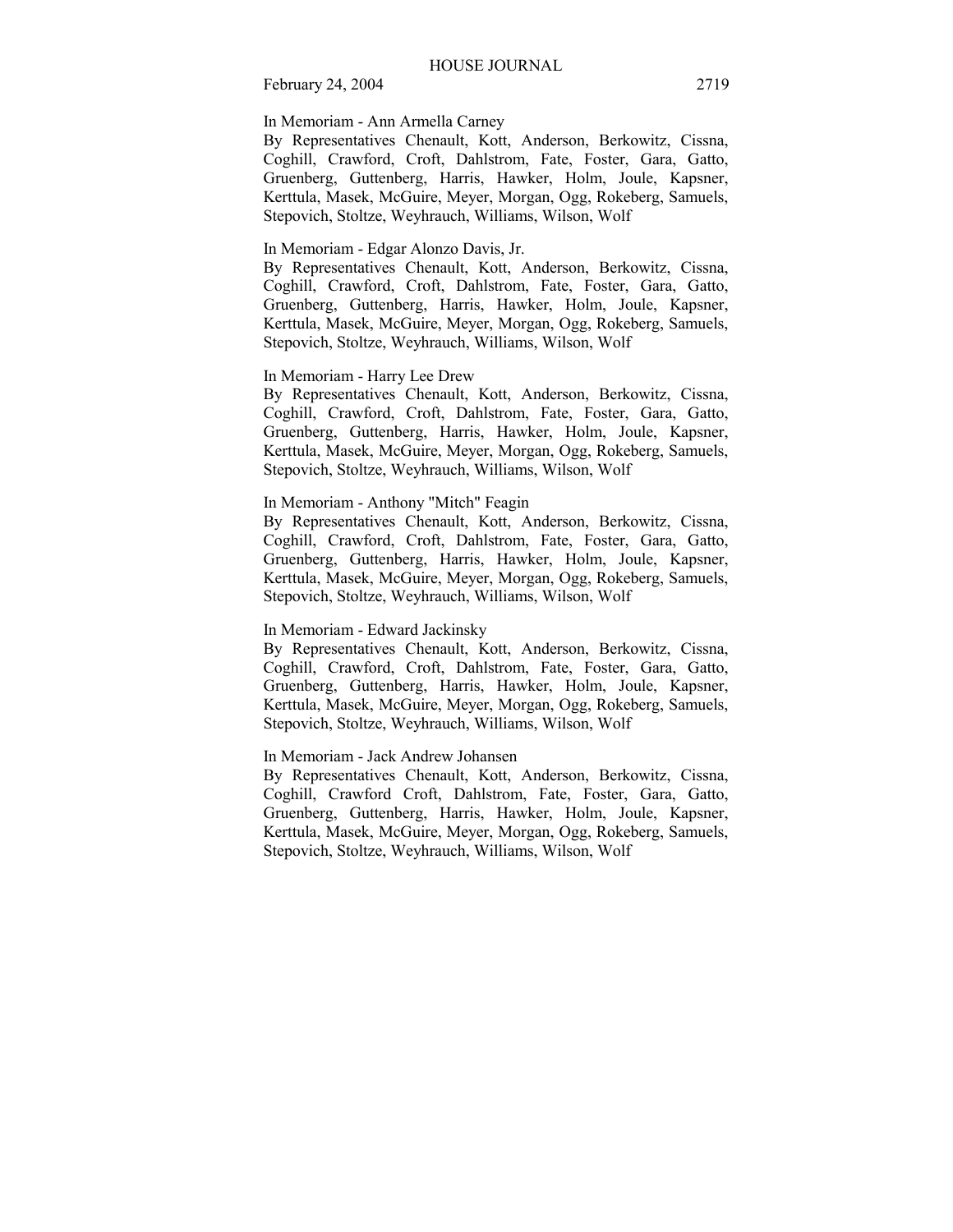## In Memoriam - Johnny Earl Jones

By Representatives Chenault, Kott, Anderson, Berkowitz, Cissna, Coghill, Crawford, Croft, Dahlstrom, Fate, Foster, Gara, Gatto, Gruenberg, Guttenberg, Harris, Hawker, Holm, Joule, Kapsner, Kerttula, Masek, McGuire, Meyer, Morgan, Ogg, Rokeberg, Samuels, Stepovich, Stoltze, Weyhrauch, Williams, Wilson, Wolf

#### In Memoriam - Mildred F. "Millie" Hirth

By Representatives Chenault, Kott, Anderson, Berkowitz, Cissna, Coghill, Crawford, Croft, Dahlstrom, Fate, Foster, Gara, Gatto, Gruenberg, Guttenberg, Harris, Hawker, Holm, Joule, Kapsner, Kerttula, Masek, McGuire, Meyer, Morgan, Ogg, Rokeberg, Samuels, Stepovich, Stoltze, Weyhrauch, Williams, Wilson, Wolf

#### In Memoriam - Kelly Scott McLay

By Representatives Chenault, Kott, Anderson, Berkowitz, Cissna, Coghill, Crawford, Croft, Dahlstrom, Fate, Foster, Gara, Gatto, Gruenberg, Guttenberg, Harris, Hawker, Holm, Joule, Kapsner, Kerttula, Masek, McGuire, Meyer, Morgan, Ogg, Rokeberg, Samuels, Stepovich, Stoltze, Weyhrauch, Williams, Wilson, Wolf

#### In Memoriam - Jessie Marie Mettille

By Representatives Chenault, Kott, Anderson, Berkowitz, Cissna, Coghill, Crawford, Croft, Dahlstrom, Fate, Foster, Gara, Gatto, Gruenberg, Guttenberg, Harris, Hawker, Holm, Joule, Kapsner, Kerttula, Masek, McGuire, Meyer, Morgan, Ogg, Rokeberg, Samuels, Stepovich, Stoltze, Weyhrauch, Williams, Wilson, Wolf

#### In Memoriam - Irton Slone

By Representatives Chenault, Kott, Anderson, Berkowitz, Cissna, Coghill, Crawford, Croft, Dahlstrom, Fate, Foster, Gara, Gatto, Gruenberg, Guttenberg, Harris, Hawker, Holm, Joule, Kapsner, Kerttula, Masek, McGuire, Meyer, Morgan, Ogg, Rokeberg, Samuels, Stepovich, Stoltze, Weyhrauch, Williams, Wilson, Wolf

#### In Memoriam - Taieesha Katrina Stamer

By Representatives Chenault, Kott, Anderson, Berkowitz, Cissna, Coghill, Crawford, Croft, Dahlstrom, Fate, Foster, Gara, Gatto, Gruenberg, Guttenberg, Harris, Hawker, Holm, Joule, Kapsner, Kerttula, Masek, McGuire, Meyer, Morgan, Ogg, Rokeberg, Samuels, Stepovich, Stoltze, Weyhrauch, Williams, Wilson, Wolf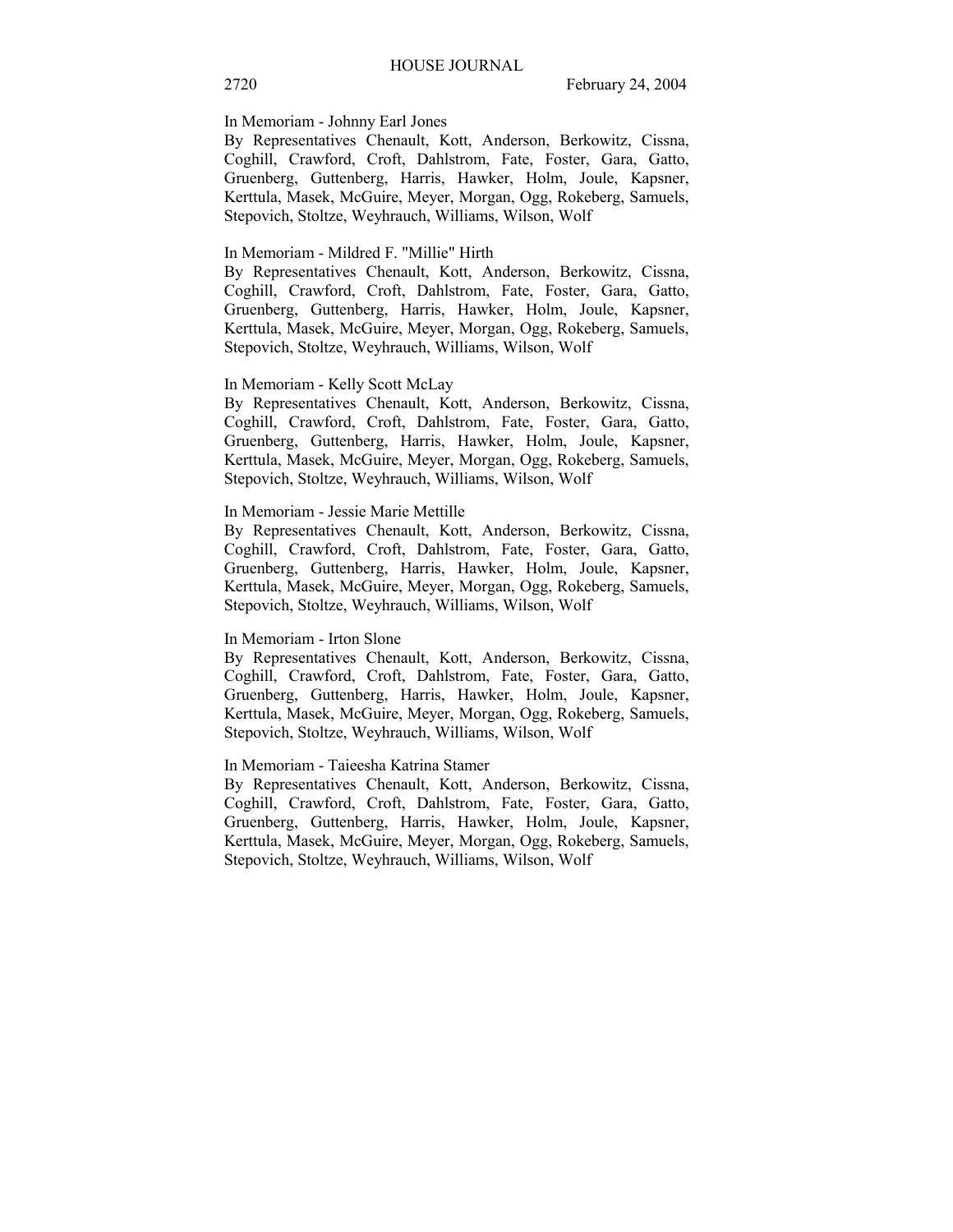In Memoriam - Helen Ruth Wise

By Representatives Chenault, Kott, Anderson, Berkowitz, Cissna, Coghill, Crawford, Croft, Dahlstrom, Fate, Foster, Gara, Gatto, Gruenberg, Guttenberg, Harris, Hawker, Holm, Joule, Kapsner, Kerttula, Masek, McGuire, Meyer, Morgan, Ogg, Rokeberg, Samuels, Stepovich, Stoltze, Weyhrauch, Williams, Wilson, Wolf

#### In Memoriam - Larrie O. Woods

By Representatives Chenault, Kott, Anderson, Berkowitz, Cissna, Coghill, Crawford, Croft, Dahlstrom, Fate, Foster, Gara, Gatto, Gruenberg, Guttenberg, Harris, Hawker, Holm, Joule, Kapsner, Kerttula, Masek, McGuire, Meyer, Morgan, Ogg, Rokeberg, Samuels, Stepovich, Stoltze, Weyhrauch, Williams, Wilson, Wolf

## In Memoriam - Lyndsey Marie Kvasnikoff

By Representatives Chenault, Kott, Anderson, Berkowitz, Cissna, Coghill, Crawford, Croft, Dahlstrom, Fate, Foster, Gara, Gatto, Gruenberg, Guttenberg, Harris, Hawker, Holm, Joule, Kapsner, Kerttula, Masek, McGuire, Meyer, Morgan, Ogg, Rokeberg, Samuels, Stepovich, Stoltze, Weyhrauch, Williams, Wilson, Wolf

#### In Memoriam - Edna Hester

By Representatives Ogg, Kott, Anderson, Berkowitz, Chenault, Cissna, Coghill, Crawford, Croft, Dahlstrom, Fate, Foster, Gara, Gatto, Gruenberg, Guttenberg, Harris, Hawker, Holm, Joule, Kapsner, Kerttula, Masek, McGuire, Meyer, Morgan, Rokeberg, Samuels, Stepovich, Stoltze, Weyhrauch, Williams, Wilson, Wolf; Senator Gary Stevens

## **UNFINISHED BUSINESS**

#### **HB 510**

The Speaker changed the order of the committee referrals for the following:

## HOUSE BILL NO. 510

"An Act relating to the disclosure of certain records pertaining to children for certain distribution by Native corporations; and providing for an effective date."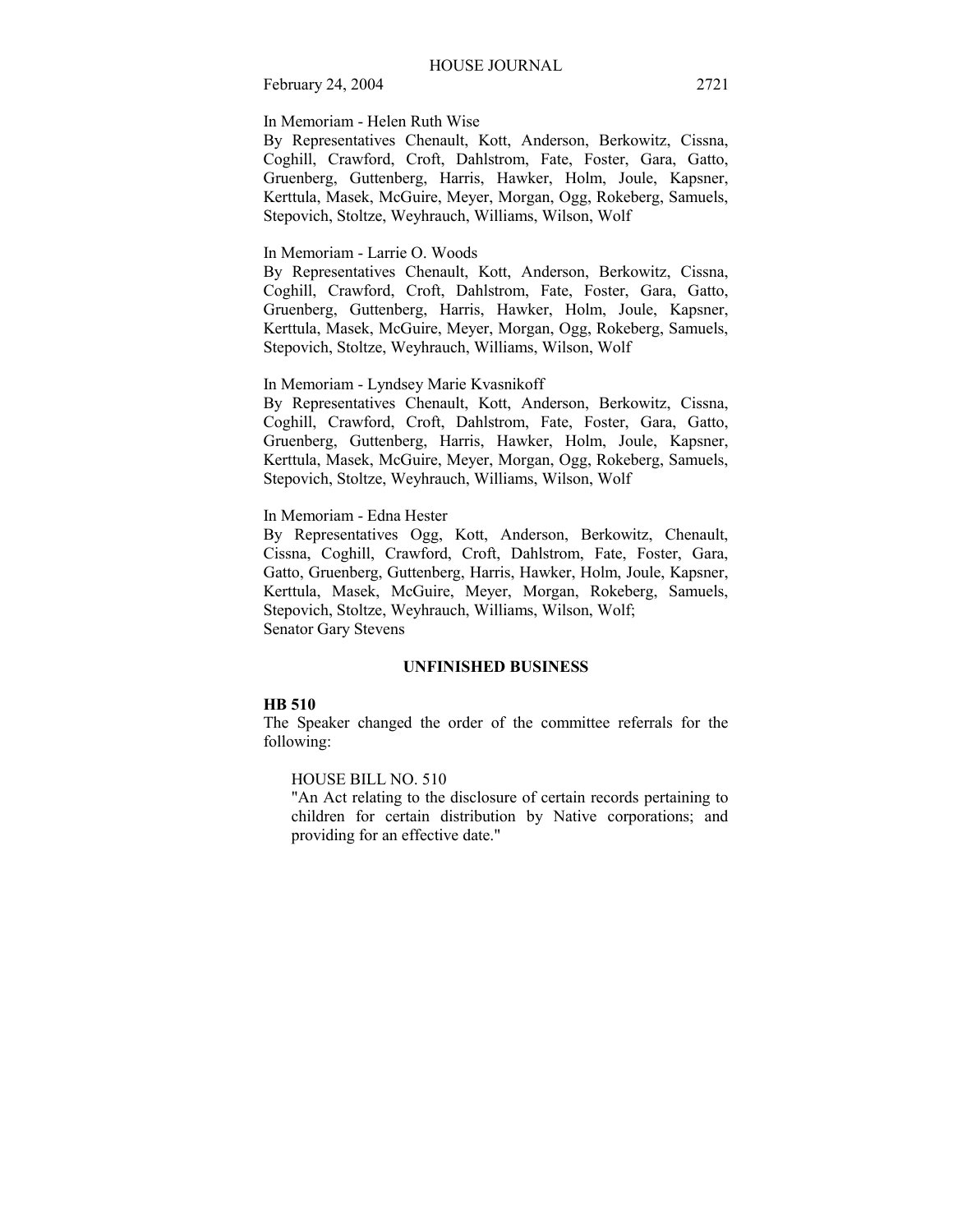HB 510 is in the Labor & Commerce Committee with further referrals to the Health, Education & Social Services and Judiciary Committees.

Representative Coghill moved and asked unanimous consent that the following members be excused from a call of the House. There being no objection, the members were excused as noted:

Representative Gruenberg - from 8:45 a.m. to 11:00 p.m., February 26, 2004

Representative Weyhrauch - today

## **SPECIAL ORDER OF BUSINESS**

Representative Coghill moved and asked unanimous consent that the notice and publication requirements be waived and the citation, Honoring - Barbara Andrews-Mee, be taken up as a Special Order of Business at this time. There being no objection, it was so ordered.

Representative Coghill moved and asked unanimous consent that the House approve the citation. There being no objection, the following citation was approved and sent to enrolling:

Honoring - Barbara Andrews-Mee

By Representatives Harris, Kott, Anderson, Berkowitz, Chenault, Cissna, Coghill, Crawford, Croft, Dahlstrom, Fate, Gara, Gatto, Gruenberg, Guttenberg, Hawker, Holm, Joule, Kapsner, Kerttula, Lynn, Masek, McGuire, Meyer, Morgan, Ogg, Rokeberg, Samuels, Stepovich, Stoltze, Weyhrauch, Williams, Wilson, Wolf

## **UNFINISHED BUSINESS**

#### **HB 188**

Representative Kerttula added her name as cosponsor to:

## HOUSE BILL NO. 188

"An Act relating to the authority of the Department of Natural Resources to issue citations for certain skiing violations; relating to establishing a bail schedule for certain skiing violations and to procedures for issuing a citation for a skiing violation."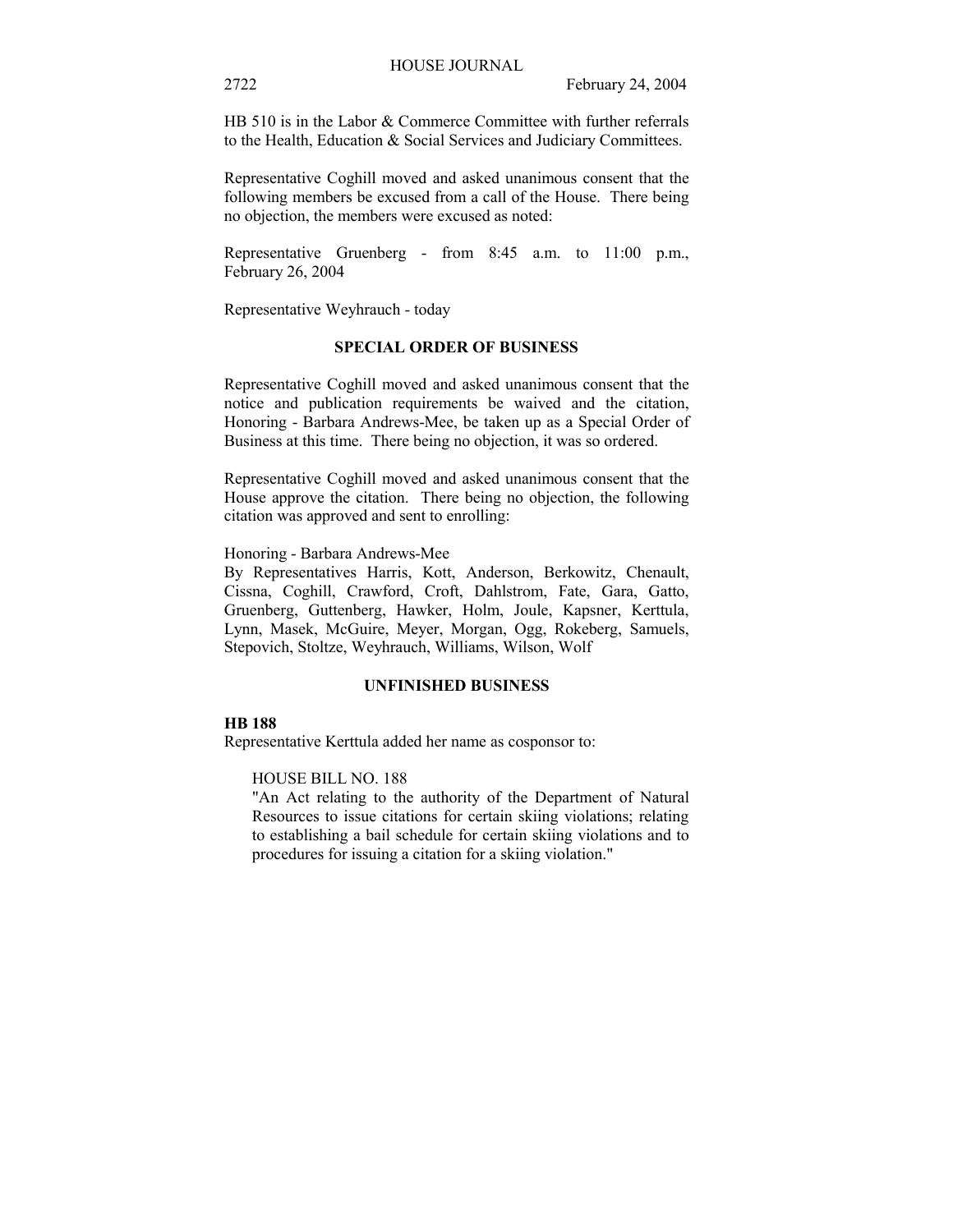## **HB 337**

Representatives Kookesh, Cissna, Stepovich, Lynn, Croft, and Crawford added their names as cosponsors to:

#### CS FOR HOUSE BILL NO. 337(FIN)

"An Act relating to anatomical donor registries, to an anatomical gift awareness fund, to an anatomical gift awareness program, to motor vehicle licenses and registrations, and to state identification cards."

## **HB 347**

Representative Lynn added his name as cosponsor to:

#### HOUSE BILL NO. 347

"An Act exempting taxicabs from the passenger vehicle rental tax; and providing for an effective date."

## **HB 477**

Representative Guttenberg added his name as cosponsor to:

#### HOUSE BILL NO. 477

"An Act relating to the base student allocation used in the formula for state funding of public education; and providing for an effective date."

#### **HB 493**

Representatives Meyer, Samuels, Kapsner, and Heinze added their names as cosponsors to:

#### HOUSE BILL NO. 493

"An Act relating to adoption and revision of a long-term fiscal plan for the State of Alaska."

#### **ENGROSSMENT**

## **HB 337**

CSHB 337(FIN) was engrossed, signed by the Speaker and Chief Clerk and transmitted to the Senate for consideration.